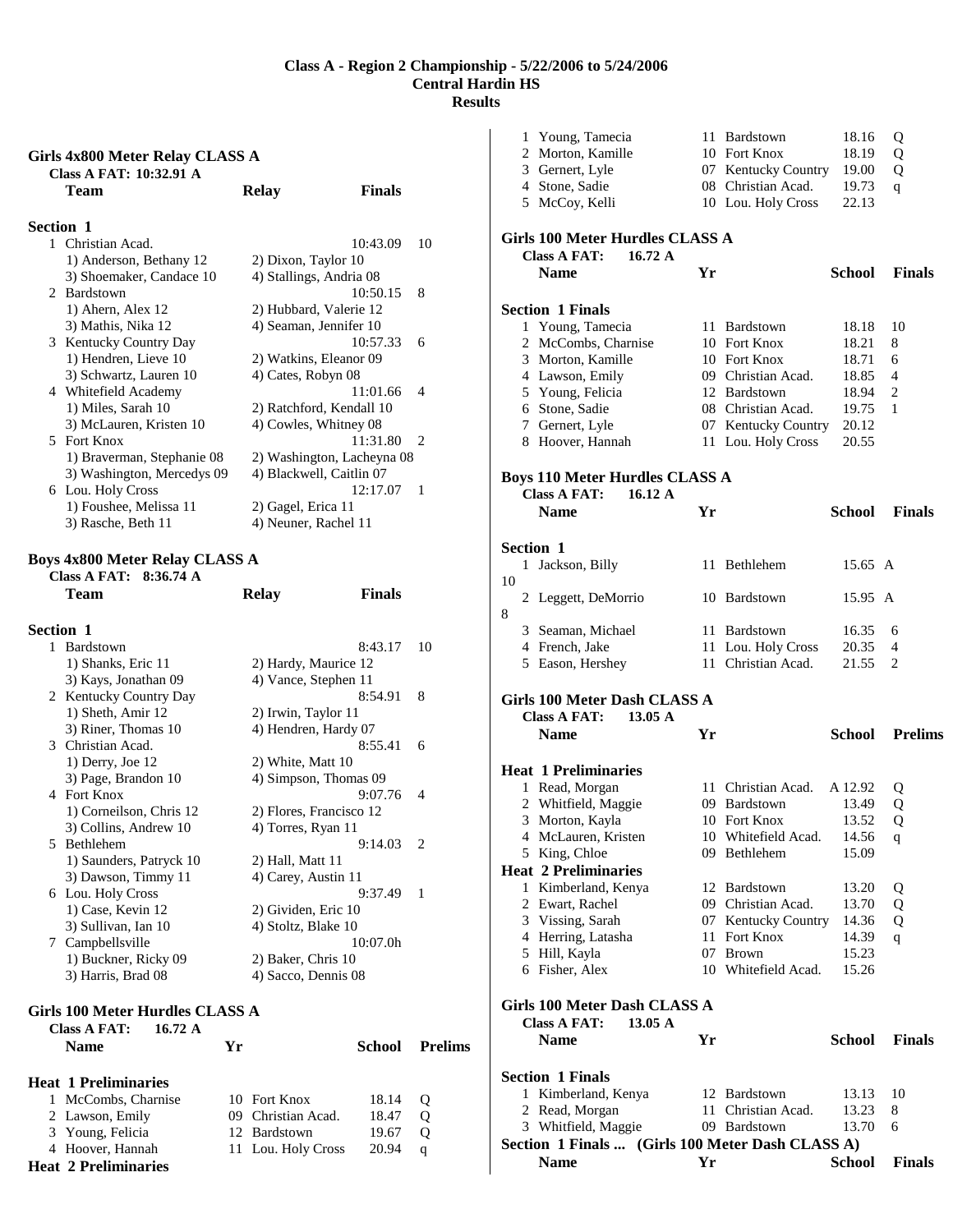|                | 4 Ewart, Rachel                                           |    | 09 Christian Acad.                                | 14.10         | 4              |                |
|----------------|-----------------------------------------------------------|----|---------------------------------------------------|---------------|----------------|----------------|
|                | 5 Morton, Kayla                                           |    | 10 Fort Knox                                      | 14.23         | 2              |                |
|                | 6 Vissing, Sarah                                          |    | 07 Kentucky Country                               | 14.67         | -1             |                |
|                | 7 Herring, Latasha                                        |    | 11 Fort Knox                                      | 14.68         |                |                |
|                | 8 McLauren, Kristen                                       |    | 10 Whitefield Acad.                               | 15.13         |                |                |
|                |                                                           |    |                                                   |               |                |                |
|                | <b>Boys 100 Meter Dash CLASS A</b>                        |    |                                                   |               |                |                |
|                | <b>Class A FAT:</b><br>11.46 A                            |    |                                                   |               |                |                |
|                | <b>Name</b>                                               | Yr |                                                   | <b>School</b> |                | <b>Prelims</b> |
|                | <b>Heat 1 Preliminaries</b>                               |    |                                                   |               |                |                |
|                | 1 Butler, Jamehyl                                         |    | 12 Bardstown                                      | 11.64         |                |                |
|                | 2 Durrett, Issiah                                         |    | 10 Eminence                                       | 11.77         | Q<br>Q         |                |
|                | 3 Perkins, Isaih                                          |    | 12 Campbellsville                                 | 12.47         |                |                |
|                | 4 Stoess, Beau                                            |    | 09 Kentucky Country                               | 13.57         |                |                |
|                | 5 Hudson, Reese                                           |    | 08 Whitefield Acad.                               | 14.04         |                |                |
|                | <b>Heat 2 Preliminaries</b>                               |    |                                                   |               |                |                |
|                | 1 Bacon, Xavier                                           |    | 09 Fort Knox                                      |               |                |                |
| $\overline{2}$ |                                                           |    |                                                   | 11.50         | Q              |                |
|                | Stone, J                                                  |    | 12 Glasgow<br>10 Christian Acad.                  | 11.87         | Q              |                |
|                | 3 Ross, Dan                                               |    |                                                   | 12.20         | q              |                |
|                | 4 Cooper, T.J.                                            |    | 08 Eminence                                       | 12.47         |                |                |
|                | <b>Heat 3 Preliminaries</b>                               |    |                                                   |               |                |                |
|                | 1 Obeng, Kwasi                                            |    | 12 Bardstown                                      | 11.51         | Q              |                |
|                | 2 Anderson, Ben                                           |    | 11 Kentucky Country                               | 12.15         | Q              |                |
|                | 3 Taylor, Vincent                                         |    | 08 Campbellsville                                 | 12.28         | q              |                |
|                | 4 Martin, Andrew                                          |    | 10 Christian Acad.                                | 12.48         |                |                |
|                | 5 Carman, Joey                                            |    | 10 Whitefield Acad.                               | 14.11         |                |                |
|                | <b>Boys 100 Meter Dash CLASS A</b>                        |    |                                                   |               |                |                |
|                | <b>Class A FAT:</b><br>11.46 A                            |    |                                                   |               |                |                |
|                |                                                           |    |                                                   |               |                |                |
|                |                                                           |    |                                                   |               |                |                |
|                | <b>Name</b>                                               | Yr |                                                   | <b>School</b> | <b>Finals</b>  |                |
|                |                                                           |    |                                                   |               |                |                |
|                | <b>Section 1 Finals</b>                                   |    |                                                   |               |                |                |
|                | 1 Obeng, Kwasi                                            |    | 12 Bardstown                                      | 11.51         | 10             |                |
|                | 2 Bacon, Xavier                                           |    | 09 Fort Knox                                      | 11.81         | 8              |                |
|                | 2 Butler, Jamehyl                                         |    | 12 Bardstown                                      | J11.81        | 6              |                |
|                | 4 Durrett, Issiah                                         |    | 10 Eminence                                       | 11.94         | 4              |                |
|                | 5 Anderson, Ben                                           |    | 11 Kentucky Country                               | 12.37         | $\overline{c}$ |                |
|                | 6 Ross, Dan                                               |    | 10 Christian Acad.                                | 12.57         | 1              |                |
| 7              | Taylor, Vincent                                           |    | 08 Campbellsville                                 | 12.84         |                |                |
|                |                                                           |    |                                                   |               |                |                |
|                | Girls 4x200 Meter Relay CLASS A<br>Class A FAT: 1:51.33 A |    |                                                   |               |                |                |
|                | Team                                                      |    |                                                   |               |                |                |
|                |                                                           |    | <b>Relay</b>                                      | <b>Finals</b> |                |                |
|                | <b>Section 1</b>                                          |    |                                                   |               |                |                |
|                | 1 Christian Acad.                                         |    |                                                   | 1:49.47 A     |                |                |
| 10             |                                                           |    |                                                   |               |                |                |
|                | 1) Graham, JayDee 09                                      |    | 2) Harris, Teresa 10                              |               |                |                |
|                | 3) Lawson, Emily 09                                       |    | 4) Read, Morgan 11                                |               |                |                |
| 2              | Bardstown                                                 |    |                                                   | 1:50.10 A     |                |                |
|                |                                                           |    |                                                   |               |                |                |
| 8              | 1) Kimberland, Daisha 07                                  |    |                                                   |               |                |                |
|                | 3) Douglas, Shanissa 10                                   |    | 2) Rogers, Kourtney 08<br>4) Whitfield, Maggie 09 |               |                |                |
|                | 3 Fort Knox                                               |    |                                                   | 1:53.24       | 6              |                |
|                | 1) Morton, Kamille 10                                     |    | 2) Morton, Kayla 10                               |               |                |                |
|                | 3) McCombs, Charnise 10                                   |    | 4) Dixon, Linda 10                                |               |                |                |
|                | 4 Kentucky Country Day                                    |    |                                                   | 1:57.41       | 4              |                |
|                | 1) Cates, Robyn 08                                        |    | 2) Vissing, Sarah 07                              |               |                |                |

|                  | 5 Whitefield Academy                  |    |                                    | 2:00.68       | 2             |
|------------------|---------------------------------------|----|------------------------------------|---------------|---------------|
|                  | 1) Allen, Sarah 08                    |    | 2) Fisher, Alex 10                 |               |               |
|                  | 3) McLauren, Kristen 10               |    | 4) Ratchford, Kendall 10           |               |               |
|                  | 6 Lou. Holy Cross                     |    |                                    | 2:05.58       | 1             |
|                  | 1) Hoover, Hannah 11                  |    | 2) Boone, Kristen 09               |               |               |
|                  | 3) McCoy, Kelli 10                    |    | 4) Neuner, Rachel 11               |               |               |
|                  | --- Bethlehem                         |    |                                    | DQ            |               |
|                  |                                       |    |                                    |               |               |
|                  | 1) Kanapple, Amber 11                 |    | 2) Snider, Katlin 11               |               |               |
|                  | 3) Ringo, Madeline 10                 |    | 4) Wilson, Olivia 09               |               |               |
|                  |                                       |    |                                    |               |               |
|                  | <b>Boys 4x200 Meter Relay CLASS A</b> |    |                                    |               |               |
|                  | Class A FAT: 1:34.93 A                |    |                                    |               |               |
|                  | Team                                  |    | <b>Relay</b>                       | <b>Finals</b> |               |
|                  |                                       |    |                                    |               |               |
| <b>Section 1</b> |                                       |    |                                    |               |               |
| 1                | Bardstown                             |    |                                    | 1:34.07 A     |               |
| 10               |                                       |    |                                    |               |               |
|                  | 1) Payne, Josh 12                     |    | 2) Phillips, Desmond 12            |               |               |
|                  | 3) Graves, Wenquel 11                 |    | 4) Leggett, DeMorrio 10            |               |               |
|                  | 2 Fort Knox                           |    |                                    | 1:35.67       | 8             |
|                  | 1) Jones, Jeremy 11                   |    | 2) Bacon, Xavier 09                |               |               |
|                  | 3) Smith, Antonio 12                  |    | 4) Garcia-Chavez, Sean 09          |               |               |
|                  | 3 Christian Acad.                     |    |                                    | 1:36.47       | 6             |
|                  | 1) Derry, Joe 12                      |    | $2)$ Derry, Jon 10                 |               |               |
|                  | 3) Martin, Andrew 10                  |    | 4) Tatum, Chris 11                 |               |               |
|                  | 4 Kentucky Country Day                |    |                                    | 1:37.91       | 4             |
|                  |                                       |    |                                    |               |               |
|                  | 1) Anderson, Ben 11                   |    | 2) Irwin, Taylor 11                |               |               |
|                  | 3) Sheth, Amir 12                     |    | 4) Beam, Troy 11                   |               |               |
|                  | 5 Eminence                            |    |                                    | 1:38.18       | 2             |
|                  | 1) Berry, Ed 09                       |    | 2) Cooper, T.J. 08                 |               |               |
|                  | 3) Durrett, Issiah 10                 |    | 4) Peterson, Tyler 10              |               |               |
|                  | 6 Campbellsville                      |    |                                    | 1:42.25       | 1             |
|                  |                                       |    |                                    |               |               |
|                  | 1) Anderson, Andrew 10                |    | 2) Anderson, Anthony 11            |               |               |
|                  | 3) Horn, Jacob 09                     |    | 4) McCubbin, Michael 09            |               |               |
|                  |                                       |    |                                    |               |               |
|                  | Girls 1600 Meter Run CLASS A          |    |                                    |               |               |
|                  | Class A FAT: 5:34.90 A                |    |                                    |               |               |
|                  | <b>Name</b>                           | Yr |                                    | School        | <b>Finals</b> |
|                  |                                       |    |                                    |               |               |
| Section 1        |                                       |    |                                    |               |               |
|                  | 1 Cowles, Whitney                     |    | 08 Whitefield Acad. 5:55.28        |               | 10            |
|                  | 2 Schwartz, Lauren                    |    | 10 Kentucky Country 6:02.02        |               | 8             |
| 3                | Shoemaker, Candace                    |    | 10 Christian Acad.                 | 6:08.36       | 6             |
|                  | 4 Ahern, Alex                         |    | 12 Bardstown                       | 6:19.80       | 4             |
|                  | 5 Wimsett, Ashley                     |    | 10 Bethlehem                       | 6:21.34       | 2             |
|                  | 6 Satterly, Leslie                    |    | 09 Bardstown                       | 6:22.11       | 1             |
| 7                | Koch, Julia                           |    | 09 Christian Acad.                 | 6:23.71       |               |
| 8                | Washington, Lacheyna                  |    | 08 Fort Knox                       | 6:35.32       |               |
| 9                | Salmons, Mishayla                     |    | 09 Fort Knox                       | 6:49.95       |               |
|                  |                                       |    |                                    | 7:03.93       |               |
|                  | 10 Gagel, Erica                       |    | 11 Lou. Holy Cross<br>10 Bethlehem | 7:33.76       |               |
|                  | 11 Martin, Ginny                      |    |                                    |               |               |
|                  |                                       |    |                                    |               |               |
|                  | Boys 1600 Meter Run CLASS A           |    |                                    |               |               |
|                  | Class A FAT: 4:39.54 A                |    |                                    |               |               |
|                  | <b>Name</b>                           | Yr |                                    | School        | <b>Finals</b> |
|                  |                                       |    |                                    |               |               |
| <b>Section 1</b> |                                       |    |                                    |               |               |
| 1                | Wellum, Joel                          |    | 10 Portland Chris.                 | 4:42.91       | 10            |
| 2                | Flores, Francisco                     |    | 12 Fort Knox                       | 4:45.44       | 8             |
|                  | 3 Wellum, Justin                      |    | 08 Portland Chris.                 | 4:46.31       | 6             |
|                  | 4 Brown, David                        |    | 10 Whitefield Acad.                | 4:54.05       | 4             |
|                  | 5 Kays, Jonathan                      |    | 09 Bardstown                       | 4:54.52       | 2             |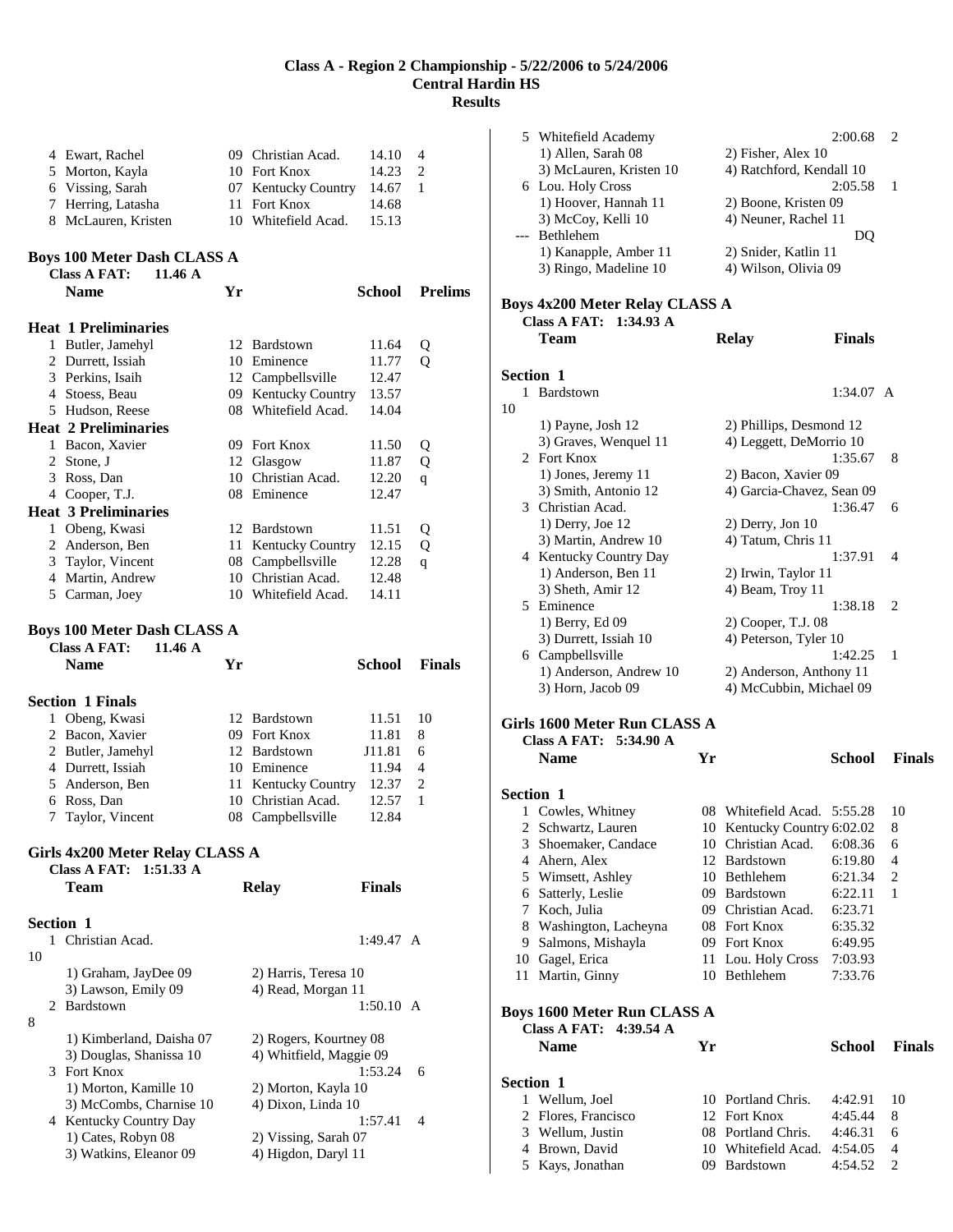|   | 6 Page, Brandon      | 10 Christian Acad.          | 4:55.57 |  |
|---|----------------------|-----------------------------|---------|--|
|   | 7 Saunders, Patryck  | 10 Bethlehem                | 4:56.98 |  |
| 8 | White, Matt          | 10 Christian Acad.          | 5:03.86 |  |
|   | 9 Kahleifeh, Adam    | 08 Bardstown                | 5:12.88 |  |
|   | 10 Corneilson, Chris | 12 Fort Knox                | 5:16.69 |  |
|   | 11 Wilson, Jordan    | 10 Whitefield Acad. 5:18.37 |         |  |
|   | 12 Dawson, Timmy     | 11 Bethlehem                | 5:22.25 |  |
|   | 13 James, Tom        | 10 Kentucky Country 5:27.73 |         |  |
|   | 14 Case, Kevin       | 12 Lou. Holy Cross          | 5:33.07 |  |
|   | 15 Riggs, Evan       | 09 Campbellsville           | 5:57.47 |  |
|   | 16 Blanton, Patrick  | 09 Lou. Holy Cross 7:44.05  |         |  |
|   |                      |                             |         |  |

# **Girls 4x100 Meter Relay CLASS A**

**Class A FAT: 52.93 A** 

|               | Team                     | <b>Relay</b>          | <b>Finals</b>           |                             |
|---------------|--------------------------|-----------------------|-------------------------|-----------------------------|
|               | <b>Section 1</b>         |                       |                         |                             |
| 1             | Christian Acad.          |                       | 51.46 A                 |                             |
| 10            |                          |                       |                         |                             |
|               | 1) Harris, Teresa 10     | 2) Graham, JayDee 09  |                         |                             |
|               | 3) Lawson, Emily 09      | 4) Read, Morgan 11    |                         |                             |
| $\mathcal{L}$ | Bardstown                |                       | 51.60 A                 |                             |
| 8             |                          |                       |                         |                             |
|               | 1) Kimberland, Daisha 07 |                       | 2) Kimberland, Kenya 12 |                             |
|               | 3) Young, Tamecia 11     |                       | 4) Douglas, Shanissa 10 |                             |
|               | 3 Fort Knox              |                       | 54.17                   | 6                           |
|               | 1) Morton, Kamille 10    | 2) Morton, Kayla 10   |                         |                             |
|               | 3) McCombs, Charnise 10  | 4) Dixon, Linda 10    |                         |                             |
| 4             | Bethlehem                |                       | 58.77                   | 4                           |
|               | 1) Cornell, Elizabeth 09 | 2) Yancy, Johnette 10 |                         |                             |
|               | 3) King, Chloe 09        | 4) Wilson, Olivia 09  |                         |                             |
| 5             | Campbellsville           |                       | 1:02.37                 | $\mathcal{D}_{\mathcal{L}}$ |
|               | 1) Smith, Genisha 10     | 2) Resende, Elle 08   |                         |                             |
|               | 3) Smith, Danika 06      | 4) Baker, Kathryn 09  |                         |                             |
| 6             | Whitefield Academy       |                       | 1:03.11                 | 1                           |
|               | 1) Allen, Sarah 08       | 2) Boggs, Amanda 08   |                         |                             |
|               | 3) Miles, Sarah 10       | 4) Veling, Jackie 08  |                         |                             |
|               |                          |                       |                         |                             |

#### **Boys 4x100 Meter Relay CLASS A Class A FAT: 45.61 A**

|                  | Team                        | Relay                  | <b>Finals</b>     |   |
|------------------|-----------------------------|------------------------|-------------------|---|
| <b>Section 1</b> |                             |                        |                   |   |
| 1                | <b>Bardstown</b>            |                        | $45.00 \text{ A}$ |   |
| 10               |                             |                        |                   |   |
|                  | 1) Butler, Jamehyl 12       | 2) Calhoun, Brian 12   |                   |   |
|                  | 3) Downs, Paul 11           | 4) Calhoun, Vinnie 11  |                   |   |
|                  | 2 Fort Knox                 |                        | 45.80             | 8 |
|                  | 1) Jones, Jeremy 11         | 2) Bacon, Xavier 09    |                   |   |
|                  | 3) Smith, Antonio 12        | 4) Winters, Brandon 11 |                   |   |
|                  | 3 Christian Acad.           |                        | 46.60             | 6 |
|                  | 1) Martin, Andrew 10        | $2)$ Derry, Jon 10     |                   |   |
|                  | 3) Tatum, Chris 11          | $(4)$ Derry, Joe 12    |                   |   |
| 4                | Eminence                    |                        | 47.61             | 4 |
|                  | 1) Berry, Ed 09             | 2) Cooper, T.J. 08     |                   |   |
|                  | 3) Durrett, Issiah 10       | 4) Peterson, Tyler 10  |                   |   |
| 5.               | <b>Kentucky Country Day</b> |                        | 50.21             | 2 |
|                  | 1) Stoess, Beau 09          | 2) Beam, Troy 11       |                   |   |
|                  | 3) Adams, Terronce 11       | 4) Niswonger, Dave 10  |                   |   |
| 6                | Whitefield Academy          |                        | 53.24             | 1 |
|                  | 1) Boggs, Matthew 10        | 2) Carman, Joey 10     |                   |   |
|                  | 3) Wilson, Jordan 10        | 4) Hudson, Reese 08    |                   |   |

|    |   | --- Campbellsville                                           |    |                                     | DQ                 |                |
|----|---|--------------------------------------------------------------|----|-------------------------------------|--------------------|----------------|
|    |   | 1) McCubbin, Michael 09                                      |    | 2) Taylor, Vincent 08               |                    |                |
|    |   | 3) Perkins, Isaih 12                                         |    | 4) Anderson, Andrew 10              |                    |                |
|    |   | Girls 400 Meter Dash CLASS A                                 |    |                                     |                    |                |
|    |   | Class A FAT: 1:02.27 A                                       |    |                                     |                    |                |
|    |   | <b>Name</b>                                                  | Yr |                                     | School             | <b>Finals</b>  |
|    |   |                                                              |    |                                     |                    |                |
|    |   | <b>Section 1</b>                                             |    |                                     |                    |                |
|    |   | 1 Ratchford, Kendall                                         |    | 10 Whitefield Acad.                 | $1:02.10$ A        |                |
| 10 |   |                                                              |    |                                     |                    |                |
|    |   | 2 Ringo, Madeline                                            |    | 10 Bethlehem                        | 1:02.33            | 8              |
|    |   | 3 Dixon, Taylor                                              |    | 10 Christian Acad.                  | 1:02.53            | 6              |
|    |   | 4 Whitfield, Maggie                                          |    | 09 Bardstown                        | 1:03.20            | 4              |
|    |   | 5 Sullivan, Megan                                            |    | 09 Christian Acad.                  | 1:03.40            | 2              |
|    |   | 6 Seaman, Jennifer                                           |    | 10 Bardstown                        | 1:03.70            | 1              |
|    |   | 7 Washington, Mercedys                                       |    | 09 Fort Knox<br>08 Whitefield Acad. | 1:12.81<br>1:19.61 |                |
|    |   | 8 Veling, Jackie                                             |    |                                     |                    |                |
|    |   | Boys 400 Meter Dash CLASS A                                  |    |                                     |                    |                |
|    |   | <b>Class A FAT:</b><br>52.64 A                               |    |                                     |                    |                |
|    |   | <b>Name</b>                                                  | Yr |                                     | School             | <b>Prelims</b> |
|    |   |                                                              |    |                                     |                    |                |
|    |   | <b>Heat 1 Preliminaries</b>                                  |    |                                     |                    |                |
|    |   | 1 Noblitt, Bryce                                             |    | 10 Christian Acad.                  | 54.54<br>55.31     | Q              |
|    |   | 2 Phillips, Desmond<br>3 Hall, Matt                          |    | 12 Bardstown<br>11 Bethlehem        |                    | Q              |
|    |   | 4 Stoltz, Blake                                              |    | 10 Lou. Holy Cross                  | 56.07<br>1:00.71   | q              |
|    |   | 5 Brydon-Williams, Rhys                                      |    | 08 Brown                            | 1:03.65            |                |
|    |   | 6 Hudson, Reese                                              |    | 08 Whitefield Acad.                 | 1:03.75            |                |
|    |   | <b>Heat 2 Preliminaries</b>                                  |    |                                     |                    |                |
|    |   | 1 Sheth, Amir                                                |    | 12 Kentucky Country                 | 54.63              | Q              |
|    |   | 2 Derry, Jon                                                 |    | 10 Christian Acad.                  | 55.87              | Q              |
|    |   | 3 Brown, David                                               |    | 10 Whitefield Acad.                 | 56.49              | q              |
|    |   | 4 Wallace, David                                             |    | 11 St. Francis                      | 58.24              |                |
|    |   | 5 Decker, Jarron                                             |    | 08 Fort Knox                        | 58.47              |                |
|    |   | 6 Blunk, Tim                                                 |    | 10 Brown                            | 59.77              |                |
|    |   | 7 Buckner, Ricky                                             |    | 09 Campbellsville                   | 1:01.84            |                |
|    |   | <b>Heat 3 Preliminaries</b>                                  |    |                                     |                    |                |
|    |   | 1 Obeng, Kwasi                                               |    | 12 Bardstown                        | A 51.85            | Q              |
|    |   | 2 Garcia-Chavez, Sean                                        |    | 09 Fort Knox                        | 58.12              | Q              |
|    |   | 3 Beam, Troy                                                 |    | 11 Kentucky Country 1:00.45         |                    |                |
|    |   | 4 Sullivan, Ian                                              |    | 10 Lou. Holy Cross                  | 1:01.82            |                |
|    |   | 5 Benge, Brian                                               |    | 10 Portland Chris.                  | 1:03.69            |                |
|    |   | 6 Cabral, James                                              |    | 10 Campbellsville                   | 1:05.26            |                |
|    |   |                                                              |    |                                     |                    |                |
|    |   | Boys 400 Meter Dash CLASS A<br><b>Class A FAT:</b><br>52.64A |    |                                     |                    |                |
|    |   | <b>Name</b>                                                  | Yr |                                     | <b>School</b>      | <b>Finals</b>  |
|    |   |                                                              |    |                                     |                    |                |
|    |   | <b>Section 1 Finals</b>                                      |    |                                     |                    |                |
|    |   | 1 Obeng, Kwasi                                               |    | 12 Bardstown                        | 49.43 A            |                |
| 10 |   | 2 Sheth, Amir                                                |    | 12 Kentucky Country 52.47 A         |                    |                |
| 8  |   |                                                              |    |                                     |                    |                |
|    | 3 | Phillips, Desmond                                            |    | 12 Bardstown                        | 53.87              | 6              |
|    |   | 4 Noblitt, Bryce                                             |    | 10 Christian Acad.                  | 54.37              | 4              |
|    |   | 5 Derry, Jon                                                 |    | 10 Christian Acad.                  | 55.17              | 2              |
|    |   | 6 Hall, Matt                                                 |    | 11 Bethlehem                        | 55.41              | 1              |
|    | 7 | Brown, David                                                 |    | 10 Whitefield Acad.                 | 55.57              |                |
|    |   | 8 Garcia-Chavez, Sean                                        |    | 09 Fort Knox                        | 57.61              |                |
|    |   |                                                              |    |                                     |                    |                |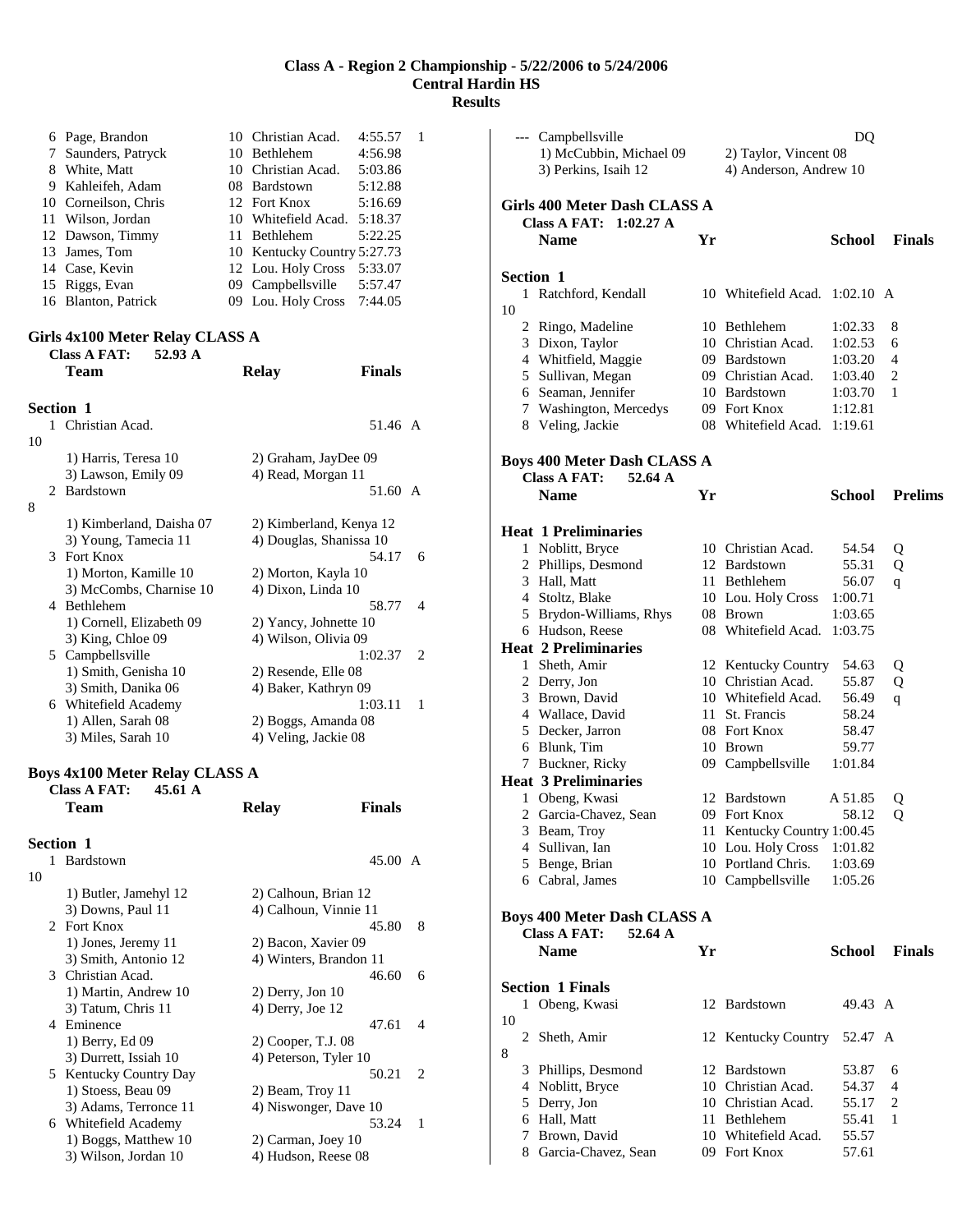#### **Girls 300 Meter Hurdles CLASS A**

| 49.08 A<br><b>Class A FAT:</b><br><b>Name</b> | Yr  |                         | School  | <b>Prelims</b> |
|-----------------------------------------------|-----|-------------------------|---------|----------------|
| <b>Heat 1 Preliminaries</b>                   |     |                         |         |                |
| Morton, Kamille<br>1.                         | 10  | <b>Fort Knox</b>        | 50.33   | Q              |
| 2 Lawson, Emily                               | 09. | Christian Acad.         | 51.50   | Q              |
| 3 Kanapple, Amber                             | 11  | <b>Bethlehem</b>        | 52.13   | Q              |
| Greenwell, Megan<br>4                         | 10  | Bardstown               | 56.50   | q              |
| 5 McCoy, Kelli                                |     | 10 Lou. Holy Cross      | 1:02.34 |                |
| <b>Heat 2 Preliminaries</b>                   |     |                         |         |                |
| McCombs, Charnise                             | 10  | <b>Fort Knox</b>        | 52.11   | Q              |
| 2 Stone, Sadie                                | 08. | Christian Acad.         | 52.31   | Q              |
| 3 Gernert, Lyle                               | U/  | <b>Kentucky Country</b> | 53.22   | Q              |
| 4 Young, Felicia                              |     | 12 Bardstown            | 56.67   | q              |
| Hoover, Hannah<br>5                           |     | 11 Lou. Holy Cross      | 59.23   |                |
|                                               |     |                         |         |                |

# **Girls 300 Meter Hurdles CLASS A**

| <b>Name</b>     | Yr                                                                                                                                                                                       | School                                                                                                                   | <b>Finals</b>       |
|-----------------|------------------------------------------------------------------------------------------------------------------------------------------------------------------------------------------|--------------------------------------------------------------------------------------------------------------------------|---------------------|
|                 |                                                                                                                                                                                          |                                                                                                                          |                     |
| Morton, Kamille |                                                                                                                                                                                          | 50.94                                                                                                                    | 10                  |
|                 |                                                                                                                                                                                          | 51.80                                                                                                                    | 8                   |
|                 |                                                                                                                                                                                          | 51.86                                                                                                                    | 6                   |
|                 |                                                                                                                                                                                          | 52.83                                                                                                                    | 4                   |
|                 |                                                                                                                                                                                          | 54.10                                                                                                                    | 2                   |
|                 |                                                                                                                                                                                          | 54.23                                                                                                                    | 1                   |
|                 |                                                                                                                                                                                          | 56.07                                                                                                                    |                     |
| Young, Felicia  |                                                                                                                                                                                          | 56.40                                                                                                                    |                     |
|                 | Class A FAT: $49.08 \text{ A}$<br><b>Section 1 Finals</b><br>L<br>2 Stone, Sadie<br>3 Kanapple, Amber<br>4 Lawson, Emily<br>5 Gernert, Lyle<br>6 McCombs, Charnise<br>7 Greenwell, Megan | 10 Fort Knox<br>08 Christian Acad.<br>11 Bethlehem<br>09 Christian Acad.<br>10 Fort Knox<br>10 Bardstown<br>12 Bardstown | 07 Kentucky Country |

#### **Boys 300 Meter Hurdles CLASS A**

|   | 42.48 A<br><b>Class A FAT:</b> |          |                     |         |                |
|---|--------------------------------|----------|---------------------|---------|----------------|
|   | <b>Name</b>                    | Yr       |                     | School  | <b>Prelims</b> |
|   | Heat 1 Preliminaries           |          |                     |         |                |
| 1 | Seaman, Michael                | 11       | <b>Bardstown</b>    | 42.67   | Q              |
|   | 2 Irwin, Taylor                |          | 11 Kentucky Country | 47.14   | Q              |
| 3 | French, Jake                   |          | 11 Lou. Holy Cross  | 48.57   | Q              |
|   | 4 Turner, Marquise             | 09       | Fort Knox           | 49.81   | q              |
|   | 5 Wilson, Cameron              | $^{(9)}$ | Bethlehem           | 53.81   | q              |
|   | 6 Eason, Hershey               |          | 11 Christian Acad.  | 55.25   |                |
|   | <b>Heat 2 Preliminaries</b>    |          |                     |         |                |
| L | Jackson, Billy                 | 11       | <b>Bethlehem</b>    | A 40.33 | Q              |
| 2 | Wickliffe, Kendall             | 10       | <b>Bardstown</b>    | 44.47   | Q              |
| 3 | Bowling, Brian                 |          | 12 Lou. Holy Cross  | 45.93   | Q              |
| 4 | Collins, Taylor                | 11.      | Christian Acad.     | 54.84   |                |
|   |                                |          |                     |         |                |

# **Boys 300 Meter Hurdles CLASS A**

|    |   | 42.48 A<br>Class A FAT:<br><b>Name</b> | Yr |                     | School  | <b>Finals</b> |
|----|---|----------------------------------------|----|---------------------|---------|---------------|
|    |   | <b>Section 1 Finals</b>                |    |                     |         |               |
|    | 1 | Jackson, Billy                         | 11 | Bethlehem           | 41.86 A |               |
| 10 |   |                                        |    |                     |         |               |
| 8  |   | 2 Irwin, Taylor                        |    | 11 Kentucky Country | 42.42 A |               |
|    | 3 | Seaman, Michael                        | 11 | <b>Bardstown</b>    | 42.45 A |               |
| 6  |   |                                        |    |                     |         |               |
|    |   | Wickliffe, Kendall                     | 10 | Bardstown           | 44.10   | 4             |

|                  | 5 Bowling, Brian                                      |     | 12 Lou. Holy Cross                          | 46.20              | 2              |
|------------------|-------------------------------------------------------|-----|---------------------------------------------|--------------------|----------------|
|                  | 6 French, Jake                                        |     | 11 Lou. Holy Cross                          | 49.87              | 1              |
|                  | 7 Wilson, Cameron                                     | 09  | Bethlehem                                   | 51.43              |                |
|                  |                                                       |     |                                             |                    |                |
|                  | Girls 800 Meter Run CLASS A<br>Class A FAT: 2:29.52 A |     |                                             |                    |                |
|                  | <b>Name</b>                                           | Yr  |                                             | <b>School</b>      | <b>Finals</b>  |
|                  |                                                       |     |                                             |                    |                |
| Section 1        |                                                       |     |                                             |                    |                |
| 1                | Anderson, Bethany                                     |     | 12 Christian Acad.                          | 2:28.89 A          |                |
| 10               |                                                       |     |                                             |                    |                |
|                  | 2 Seaman, Jennifer                                    |     | 10 Bardstown                                | 2:34.01            | 8              |
|                  | 3 Mathis, Nika                                        |     | 12 Bardstown                                | 2:39.50            | 6              |
|                  | 4 Cowles, Whitney                                     |     | 08 Whitefield Acad.                         | 2:41.60            | 4              |
|                  | 5 Schwartz, Lauren                                    |     | 10 Kentucky Country 2:43.70                 |                    | 2              |
|                  | 6 Miles, Sarah                                        |     | 10 Whitefield Acad.                         | 2:48.90            | 1              |
|                  | 7 Fowle, Katie                                        |     | 09 Christian Acad.                          | 2:49.30            |                |
|                  | 8 Neuner, Rachel                                      |     | 11 Lou. Holy Cross                          | 2:51.14            |                |
|                  | 9 Watkins, Eleanor                                    |     | 09 Kentucky Country 2:51.50<br>10 Bethlehem | 2:56.28            |                |
|                  | 10 Wimsett, Ashley                                    |     |                                             |                    |                |
|                  | 11 Foushee, Melissa                                   |     | 11 Lou. Holy Cross<br>10 Bethlehem          | 3:00.33            |                |
|                  | 12 Martin, Ginny                                      |     |                                             | 3:05.53            |                |
|                  | <b>Boys 800 Meter Run CLASS A</b>                     |     |                                             |                    |                |
|                  | Class A FAT: 2:04.33 A                                |     |                                             |                    |                |
|                  | <b>Name</b>                                           | Yr  |                                             | <b>School</b>      | <b>Finals</b>  |
|                  |                                                       |     |                                             |                    |                |
| <b>Section 1</b> |                                                       |     |                                             |                    |                |
|                  | 1 Wellum, Joel                                        |     | 10 Portland Chris.                          | 2:04.69            | 10             |
|                  | 2 Shanks, Eric                                        |     | 11 Bardstown                                | 2:07.62            | 8              |
|                  | 3 Vance, Stephen                                      |     | 11 Bardstown                                | 2:08.09            | 6              |
|                  | 4 Riner, Thomas                                       |     | 10 Kentucky Country 2:08.36                 |                    | 4              |
|                  | 5 White, Matt                                         |     | 10 Christian Acad.                          | 2:15.99            | $\overline{c}$ |
|                  | 6 Wellum, Justin                                      |     | 08 Portland Chris.                          | 2:17.97            | 1              |
|                  | 7 Buckner, Ricky                                      |     | 09 Campbellsville                           | 2:19.50            |                |
|                  | 8 Simpson, Thomas                                     |     | 09 Christian Acad.                          | 2:19.70            |                |
|                  | 9 Collins, Andrew                                     |     | 10 Fort Knox                                | 2:21.04            |                |
|                  | 10 Case, Kevin                                        |     | 12 Lou. Holy Cross                          | 2:24.07            |                |
|                  | 11 Gividen, Eric                                      |     | 10 Lou. Holy Cross                          | 2:24.84            |                |
|                  | 12 Corneilson, Chris                                  |     | 12 Fort Knox                                | 2:26.98            |                |
|                  | 13 Poole, Isaac                                       |     | 08 Brown                                    | 2:30.62            |                |
| 14               | Brydon-Williams, Rhys                                 |     | 08 Brown                                    | 2:31.13            |                |
| 15               | James, Tom                                            |     | 10 Kentucky Country 2:32.84                 |                    |                |
|                  | 16 Dawson, Timmy<br>17 Spegal, Kris                   | 11  | Bethlehem<br>10 Campbellsville              | 2:36.78<br>2:58.58 |                |
|                  |                                                       |     |                                             |                    |                |
|                  | Girls 200 Meter Dash CLASS A                          |     |                                             |                    |                |
|                  | <b>Class A FAT:</b><br>26.95 A                        |     |                                             |                    |                |
|                  | <b>Name</b>                                           | Yr  |                                             | <b>School</b>      | <b>Prelims</b> |
|                  |                                                       |     |                                             |                    |                |
|                  | <b>Heat 1 Preliminaries</b>                           |     |                                             |                    |                |
|                  | 1 Kimberland, Daisha                                  |     | 07 Bardstown                                | 27.58              | Q              |
|                  | 2 Harris, Teresa                                      |     | 10 Christian Acad.                          | 27.87              | Q              |
|                  | 3 Higdon, Daryl                                       | 11- | Kentucky Country                            | 28.71              | q              |
|                  | <b>Heat 2 Preliminaries</b>                           |     |                                             |                    |                |
|                  | 1 Kimberland, Kenya                                   |     | 12 Bardstown                                | 27.38              | Q              |
|                  | 2 Snider, Katlin                                      |     | 11 Bethlehem                                | 28.29              | Q              |
|                  | 3 Morton, Kayla                                       |     | 10 Fort Knox                                | 28.95              | q              |
|                  | 4 Wallace, Laura                                      |     | 09 St. Francis                              | 30.25              |                |
|                  | 5 McLauren, Kristen                                   |     | 10 Whitefield Acad.                         | 30.28              |                |
|                  | 6 Hill, Kayla                                         | 07  | <b>Brown</b>                                | 32.28              |                |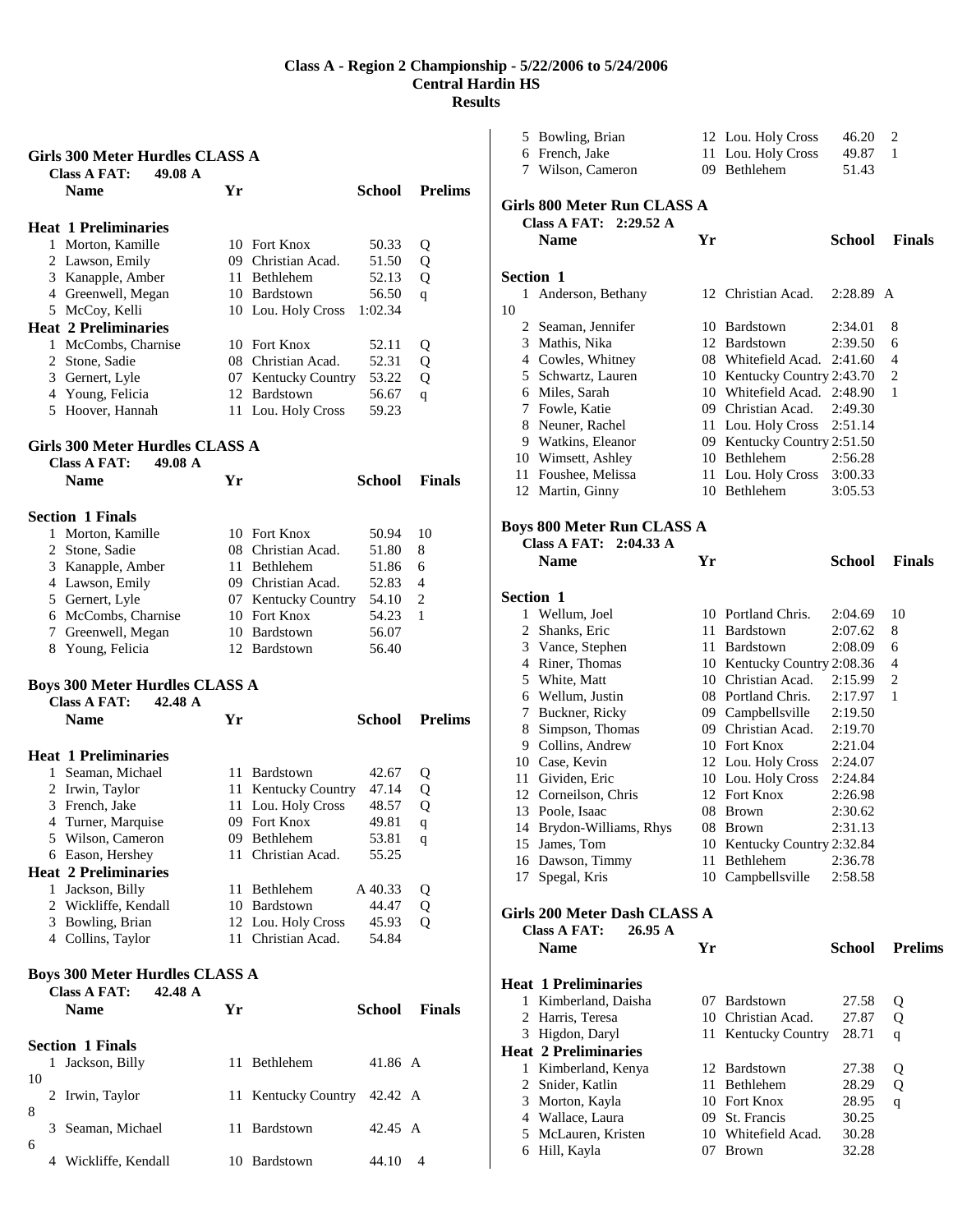|    | <b>Heat 3 Preliminaries</b>                             |    |                           |               |                |
|----|---------------------------------------------------------|----|---------------------------|---------------|----------------|
|    | 1 Ratchford, Kendall                                    |    | 10 Whitefield Acad.       | 27.90         | Q              |
|    | 2 Graham, JayDee                                        |    | 09 Christian Acad.        | 28.27         | Q              |
|    | 3 Cates, Robyn                                          |    | 08 Kentucky Country       | 29.54         |                |
|    | 4 Boone, Kristen                                        |    | 09 Lou. Holy Cross        | 29.81         |                |
|    | 5 Herring, Latasha                                      |    | 11 Fort Knox              | 30.37         |                |
|    | Girls 200 Meter Dash CLASS A                            |    |                           |               |                |
|    | <b>Class A FAT:</b><br>26.95A                           |    |                           |               |                |
|    | <b>Name</b>                                             | Yr |                           | <b>School</b> | <b>Finals</b>  |
|    | <b>Section 1 Finals</b>                                 |    |                           |               |                |
|    | 1 Kimberland, Kenya                                     |    | 12 Bardstown              | 27.68         | 10             |
|    | 2 Kimberland, Daisha                                    |    | 07 Bardstown              | 28.24         | 8              |
|    | 3 Ratchford, Kendall                                    |    | 10 Whitefield Acad.       | 28.41         | 6              |
|    | 4 Graham, JayDee                                        |    | 09 Christian Acad.        | 28.54         | $\overline{4}$ |
|    | 5 Harris, Teresa                                        |    | 10 Christian Acad.        | 28.55         | 2              |
|    | 6 Snider, Katlin                                        |    | 11 Bethlehem              | 28.98         | 1              |
|    | 7 Higdon, Daryl                                         |    | 11 Kentucky Country       | 29.18         |                |
|    | 8 Morton, Kayla                                         |    | 10 Fort Knox              | 29.98         |                |
|    |                                                         |    |                           |               |                |
|    | <b>Boys 200 Meter Dash CLASS A</b>                      |    |                           |               |                |
|    | <b>Class A FAT:</b><br>23.40A                           |    |                           |               |                |
|    | <b>Name</b>                                             | Yr |                           | School        | <b>Prelims</b> |
|    | <b>Heat 1 Preliminaries</b>                             |    |                           |               |                |
|    | 1 Leggett, DeMorrio                                     |    | 10 Bardstown              | 23.68         | Q              |
|    | 2 Sheth, Amir                                           |    | 12 Kentucky Country       | 23.75         | Q              |
|    | 3 Anderson, Andrew                                      |    | 10 Campbellsville         | 24.89         | q              |
|    | 4 Ross, Dan                                             |    | 10 Christian Acad.        | 25.32         |                |
|    | 5 Hudson, Reese                                         |    | 08 Whitefield Acad.       | 29.56         |                |
|    | <b>Heat 2 Preliminaries</b>                             |    |                           |               |                |
|    | 1 Bacon, Xavier                                         |    | 09 Fort Knox              | 24.18         | Q              |
|    | 2 Anderson, Ben                                         |    | 11 Kentucky Country       | 24.74         | Q              |
|    | 3 McCubbin, Michael                                     |    | 09 Campbellsville         | 24.98         | q              |
|    | 4 Martin, Andrew                                        |    | 10 Christian Acad.        | 25.97         |                |
|    | <b>Heat 3 Preliminaries</b>                             |    |                           |               |                |
|    | 1 Obeng, Kwasi                                          |    | 12 Bardstown              | A 22.77       | Q              |
|    | 2 Jones, Jeremy                                         |    | 11 Fort Knox              | 24.27         | Q              |
|    | 3 Reel, John                                            |    | 12 St. Francis            | 25.84         |                |
|    | 4 Carman, Joey                                          |    | 10 Whitefield Acad.       | 29.37         |                |
|    |                                                         |    |                           |               |                |
|    | <b>Boys 200 Meter Dash CLASS A</b>                      |    |                           |               |                |
|    | <b>Class A FAT:</b><br>23.40A                           |    |                           | School        |                |
|    | <b>Name</b>                                             | Yr |                           |               | <b>Finals</b>  |
|    | <b>Section 1 Finals</b>                                 |    |                           |               |                |
|    | 1 Obeng, Kwasi                                          |    | 12 Bardstown              | 22.97 A       |                |
| 10 |                                                         |    |                           |               |                |
|    | 2 Leggett, DeMorrio                                     |    | 10 Bardstown              | 23.37 A       |                |
| 8  |                                                         |    |                           |               |                |
|    | 3 Sheth, Amir                                           |    | 12 Kentucky Country       | 24.43         | 6              |
|    | 4 Jones, Jeremy                                         |    | 11 Fort Knox              | 24.53         | 4              |
|    | 5 Bacon, Xavier                                         |    | 09 Fort Knox              | 24.73         | 2              |
|    | 6 Anderson, Ben                                         |    | 11 Kentucky Country 24.74 |               | 1              |
|    | 7 Anderson, Andrew                                      |    | 10 Campbellsville         | 25.84         |                |
|    | 8 McCubbin, Michael                                     |    | 09 Campbellsville         | 25.94         |                |
|    |                                                         |    |                           |               |                |
|    | Girls 3200 Meter Run CLASS A<br>Class A FAT: 12:41.31 A |    |                           |               |                |

**Name Yr School Finals** 

|                  | Section 1                                                            |    |                                               |               |                |
|------------------|----------------------------------------------------------------------|----|-----------------------------------------------|---------------|----------------|
|                  | 1 Hendren, Lieve                                                     |    | 10 Kentucky Country13:10.21                   |               | 10             |
|                  | 2 Stallings, Andria                                                  |    | 08 Christian Acad.                            | 13:19.20      | 8              |
|                  | 3 Blackwell, Caitlin                                                 |    | 07 Fort Knox                                  | 13:29.40      | 6              |
|                  | 4 Plumley, Kelly                                                     |    | 09 Fort Knox                                  | 13:33.34      | 4              |
|                  | 5 Shoemaker, Candace                                                 |    | 10 Christian Acad.                            | 13:55.96      | 2              |
|                  | 6 Ahern, Alex                                                        |    | 12 Bardstown                                  | 13:59.35      | 1              |
|                  | --- Moren, Linda                                                     |    | 11 Bardstown                                  | DNF           |                |
|                  | <b>Boys 3200 Meter Run CLASS A</b><br><b>Class A FAT: 10:28.24 A</b> |    |                                               |               |                |
|                  | <b>Name</b>                                                          | Yr |                                               | <b>School</b> | <b>Finals</b>  |
| <b>Section 1</b> |                                                                      |    |                                               |               |                |
|                  | 1 Flores, Francisco                                                  |    | 12 Fort Knox                                  | 10:54.66      | 10             |
|                  | 2 Page, Brandon                                                      |    | 10 Christian Acad.                            | 10:58.77      | 8              |
|                  | 3 Burnett, Jared                                                     |    | 08 Christian Acad.                            | 11:24.89      | 6              |
|                  | 4 Saunders, Patryck                                                  |    | 10 Bethlehem                                  | 11:30.47      | 4              |
|                  | 5 Hendren, Hardy                                                     |    | 07 Kentucky Country11:33.20                   |               | 2              |
|                  | 6 Sacco, Dennis                                                      |    | 08 Campbellsville                             | 12:05.67      | 1              |
|                  | 7 Wilson, Jordan                                                     |    | 10 Whitefield Acad. 12:14.71                  |               |                |
|                  | 8 Iacono, Brandon                                                    |    | 11 Fort Knox                                  | 12:31.77      |                |
|                  | 9 Baker, Chris                                                       |    | 10 Campbellsville                             | 12:48.46      |                |
|                  | --- McCarty, Cameron                                                 |    | 10 Bardstown                                  | DQ            |                |
|                  | --- Kahleifeh, Adam                                                  |    | 08 Bardstown                                  | DQ            |                |
|                  | Girls 4x400 Meter Relay CLASS A<br>Class A FAT: 4:19.85 A            |    |                                               |               |                |
|                  | Team                                                                 |    | <b>Relay</b>                                  | <b>Finals</b> |                |
| <b>Section 1</b> |                                                                      |    |                                               |               |                |
|                  | 1 Christian Acad.                                                    |    |                                               | 4:27.36       | 10             |
|                  | 1) Anderson, Bethany 12                                              |    | 2) Dixon, Taylor 10                           |               |                |
|                  |                                                                      |    |                                               |               |                |
|                  | 3) Ewart, Rachel 09                                                  |    | 4) Price, Marlee 10                           |               |                |
|                  | 2 Bardstown                                                          |    |                                               | 4:31.33       | 8              |
|                  | 1) Hubbard, Valerie 12                                               |    | 2) Whitfield, Maggie 09                       |               |                |
|                  | 3) Mathis, Nika 12                                                   |    | 4) Seaman, Jennifer 10                        |               |                |
|                  | 3 Lou. Holy Cross                                                    |    |                                               | 5:04.56       | 6              |
|                  | 1) Hoover, Hannah 11                                                 |    | 2) Gagel, Erica 11                            |               |                |
|                  | 3) Neuner, Rachel 11                                                 |    | 4) Boone, Kristen 09                          |               |                |
|                  | Section 1  (Girls 4x400 Meter Relay CLASS A)                         |    |                                               |               |                |
|                  | Team                                                                 |    | <b>Relay</b>                                  | <b>Finals</b> |                |
|                  |                                                                      |    |                                               |               |                |
|                  | 4 Bethlehem                                                          |    |                                               | 5:06.43       | $\overline{4}$ |
|                  | 1) Snider, Katlin 11                                                 |    | 2) Wilson, Olivia 09                          |               |                |
|                  | 3) Kanapple, Amber 11                                                |    | 4) Wimsett, Ashley 10                         |               |                |
|                  | 5 Fort Knox                                                          |    |                                               | 5:31.09       | 2              |
|                  | 1) Washington, Lacheyna 08                                           |    | 2) Washington, Mercedys 09                    |               |                |
|                  | 3) Herring, Latasha 11                                               |    | 4) Swope, Nicole 09                           |               |                |
|                  | --- Kentucky Country Day                                             |    |                                               | DQ            |                |
|                  | 1) Cates, Robyn 08<br>3) Roberts, Kelsey 09                          |    | 2) Gernert, Lyle 07<br>4) Watkins, Eleanor 09 |               |                |
|                  |                                                                      |    |                                               |               |                |
|                  | <b>Boys 4x400 Meter Relay CLASS A</b>                                |    |                                               |               |                |
|                  | Class A FAT: 3:35.70 A<br><b>Team</b>                                |    | <b>Relay</b>                                  | <b>Finals</b> |                |
|                  |                                                                      |    |                                               |               |                |

| section 1         |                         |      |
|-------------------|-------------------------|------|
| 1 Bardstown       | 3:36.52                 | - 10 |
| 1) Payne, Josh 12 | 2) Phillips, Desmond 12 |      |